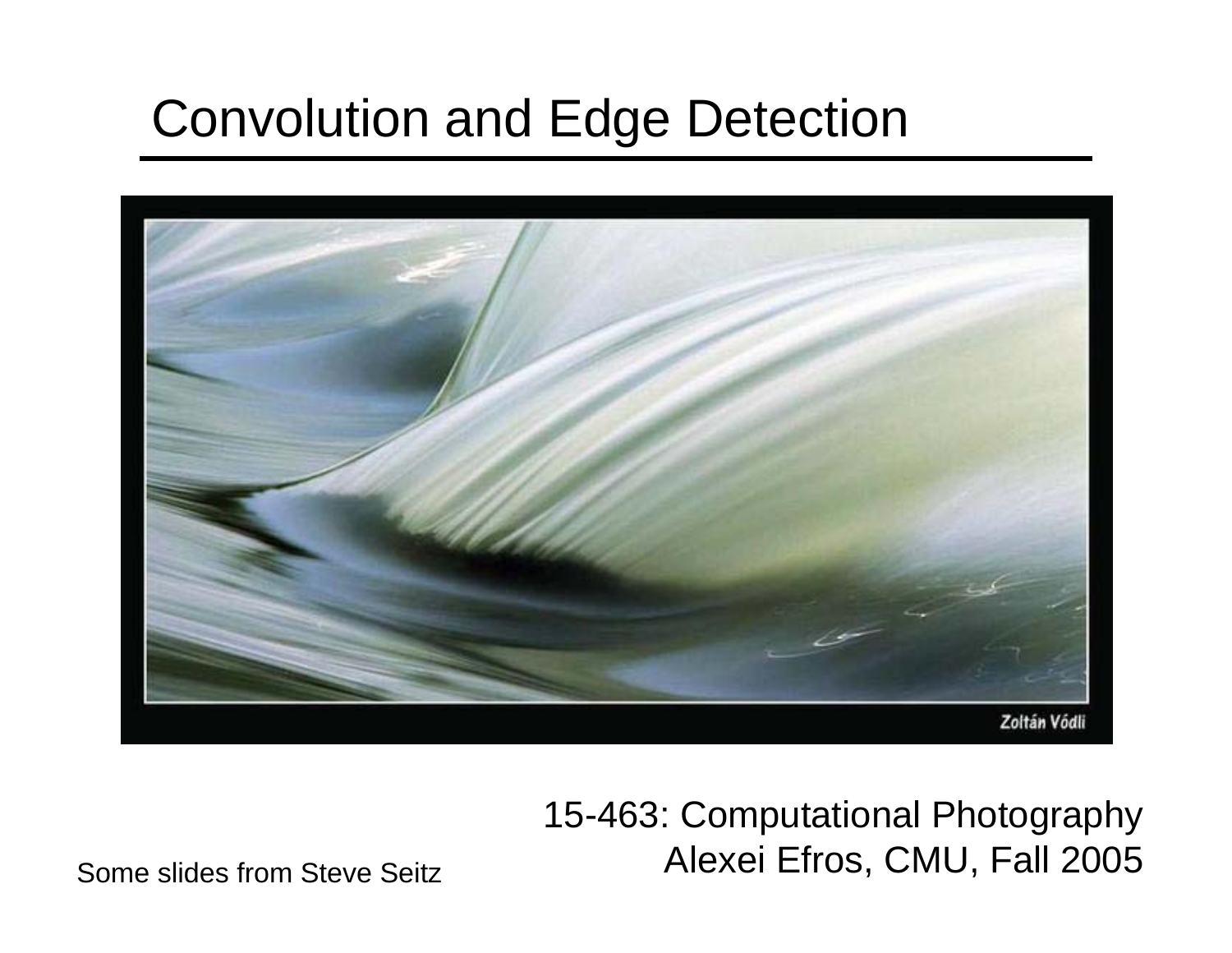# Fourier spectrum



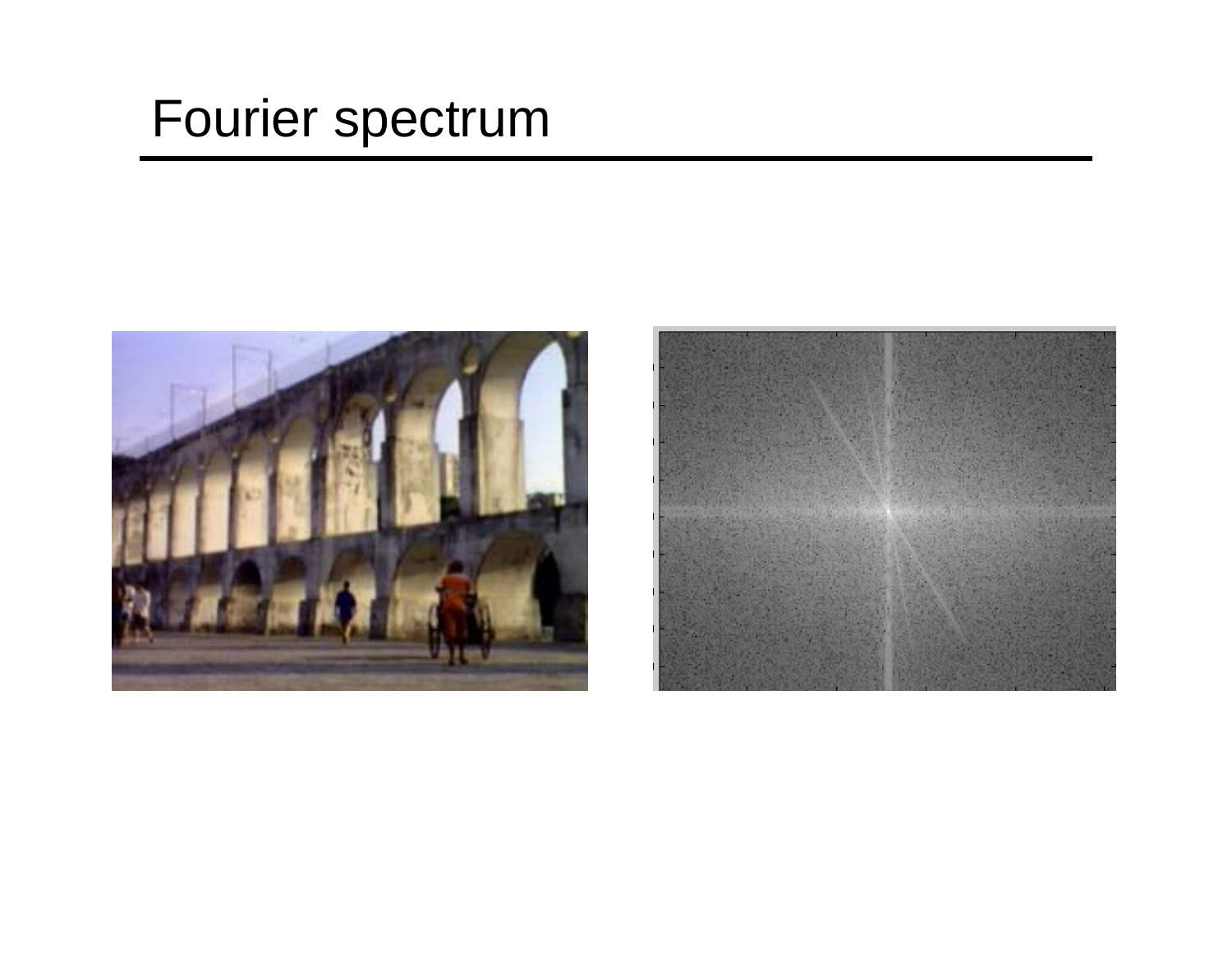# Fun and games with spectra



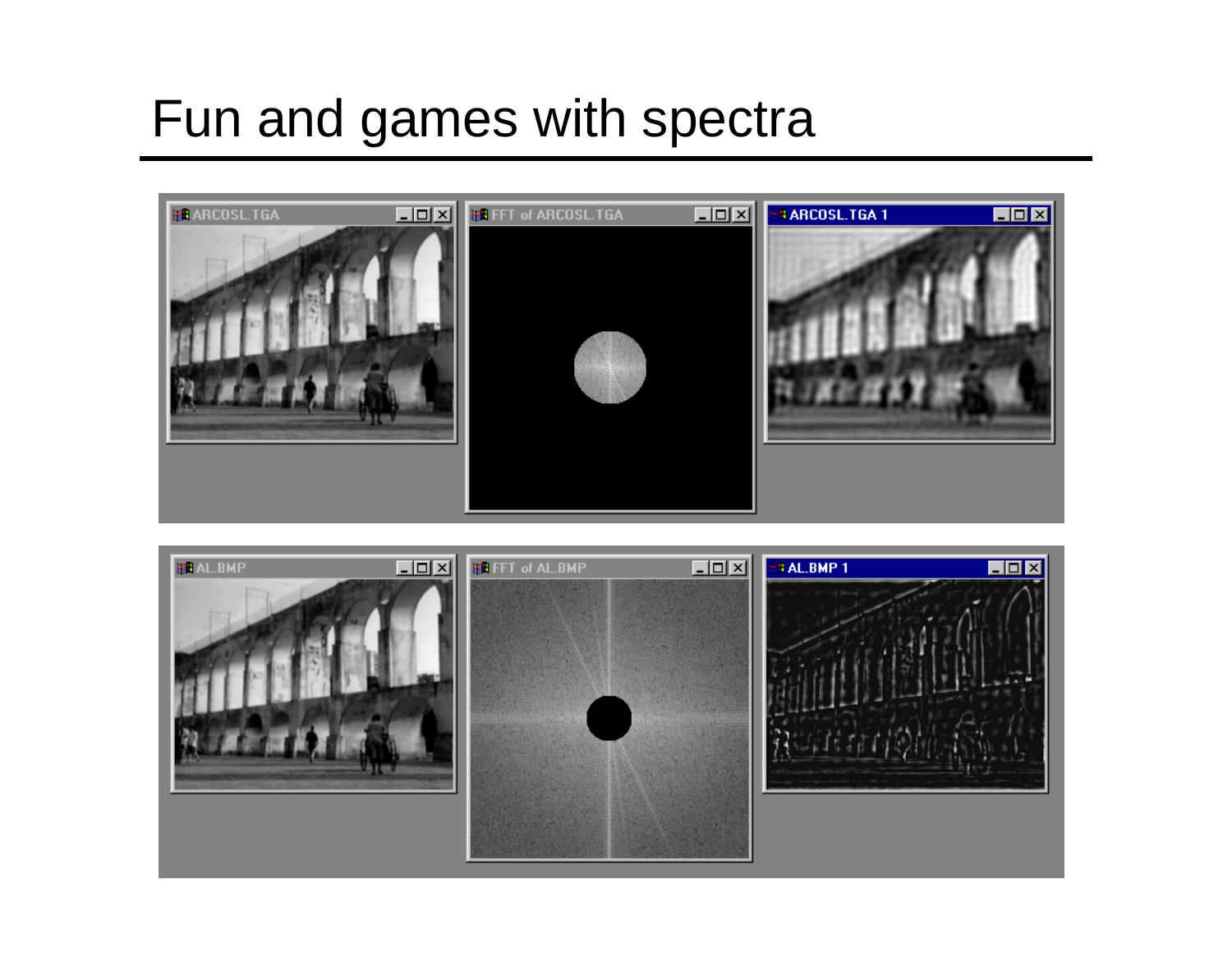### **Gaussian filtering**

A Gaussian kernel gives less weight to pixels further from the center of the window



|        |   | 2              |   |
|--------|---|----------------|---|
| 6<br>⊥ | 2 |                | 2 |
|        |   | $\overline{2}$ |   |

 $H[u, v]$ 

 $F[x, y]$ 





This kernel is an approximation of  $\boldsymbol{\mathsf{a}}$  Gaussian function: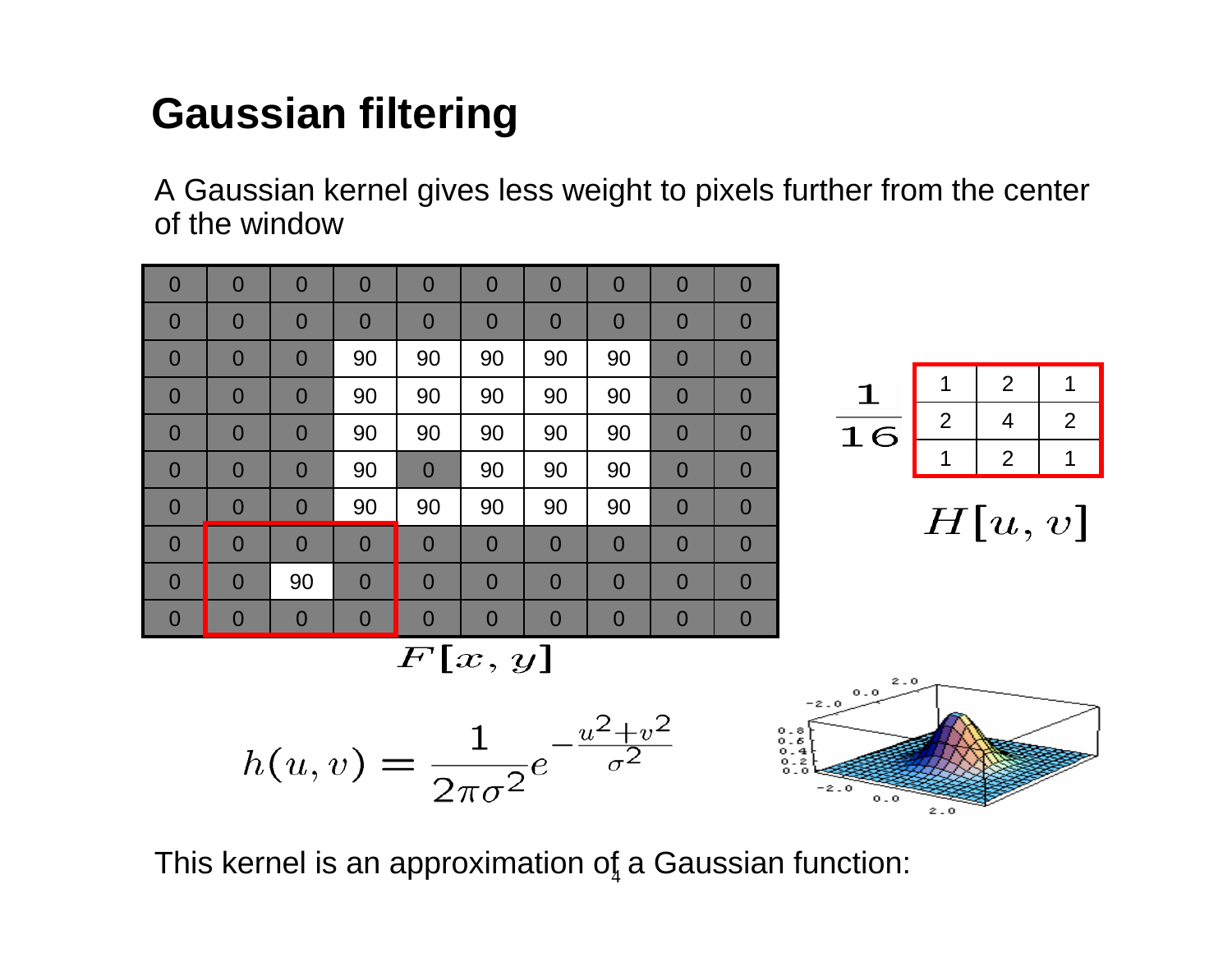### **Mean vs. Gaussian filtering**

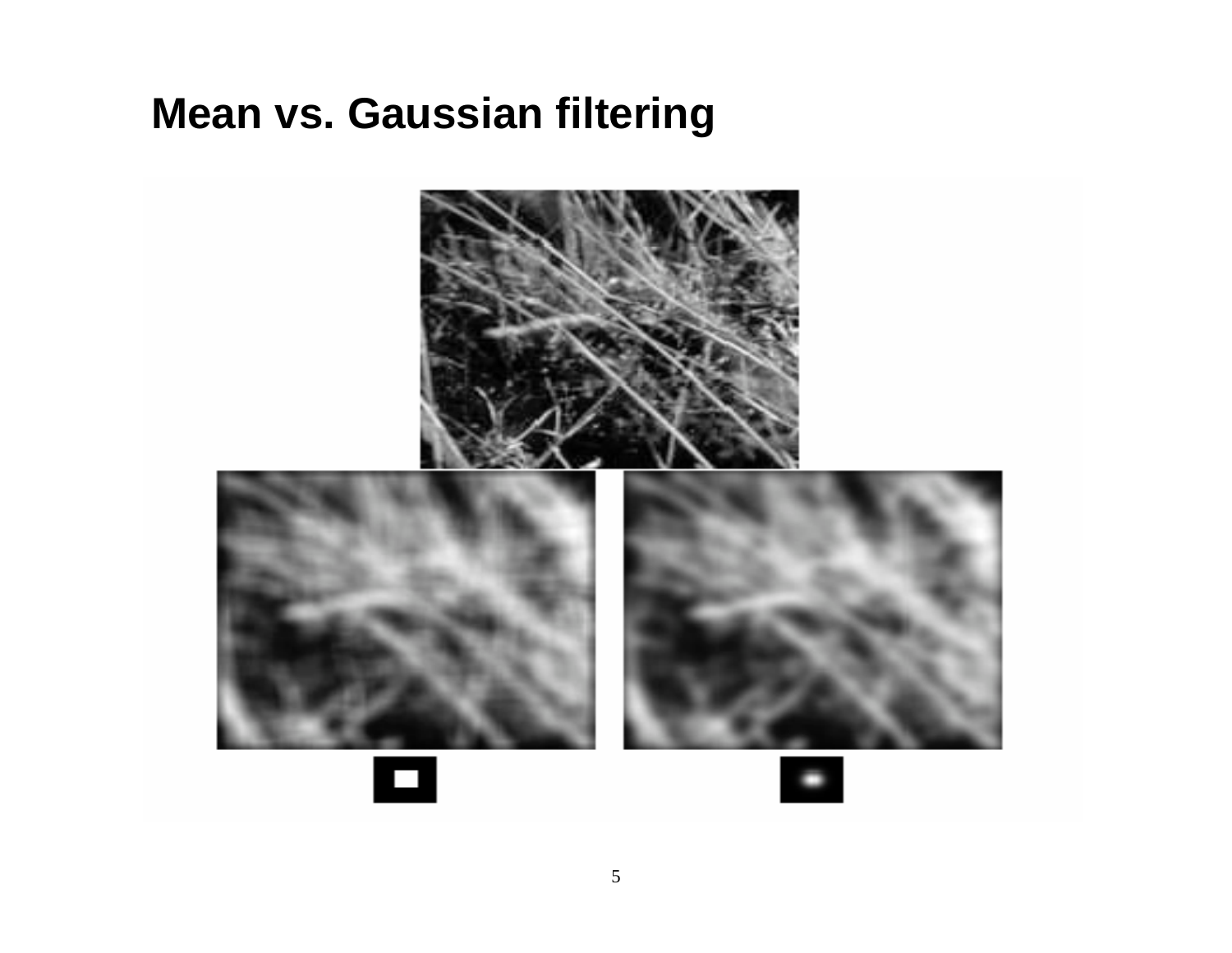# Convolution

Remember **cross-correlation**:  $G = H \otimes F$ 

$$
G[i, j] = \sum_{u = -k}^{k} \sum_{v = -k}^{k} H[u, v] F[i + u, j + v]
$$

A **convolution** operation is a cross-correlation where the filter is flipped both horizontally and vertically before being applied to the image:

$$
G[i,j] = \sum_{u=-k}^{k} \sum_{v=-k}^{k} H[u,v]F[i-u,j-v]
$$

It is written:

$$
G = H \star F
$$

Suppose H is a Gaussian or mean kernel. How does convolution differ from cross-correlation?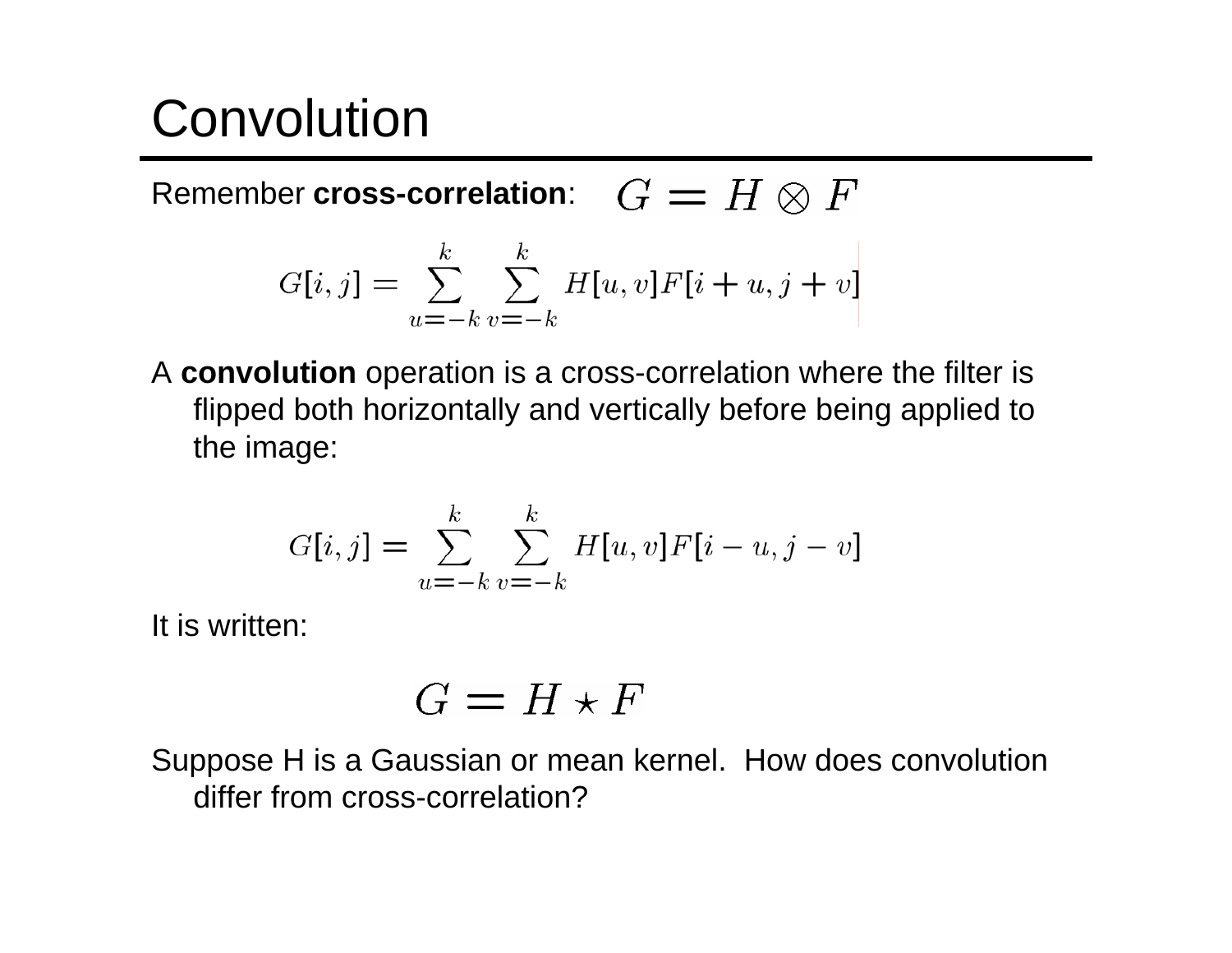# The Convolution Theorem

The greatest thing since sliced (banana) bread!

• The Fourier transform of the convolution of two functions is the product of their Fourier transforms

$$
F[g * h] = F[g]F[h]
$$

• The inverse Fourier transform of the product of two Fourier transforms is the convolution of the two inverse Fourier transforms

$$
F^{-1}[gh] = F^{-1}[g] * F^{-1}[h]
$$

• **Convolution** in spatial domain is equivalent to **multiplication** in frequency domain!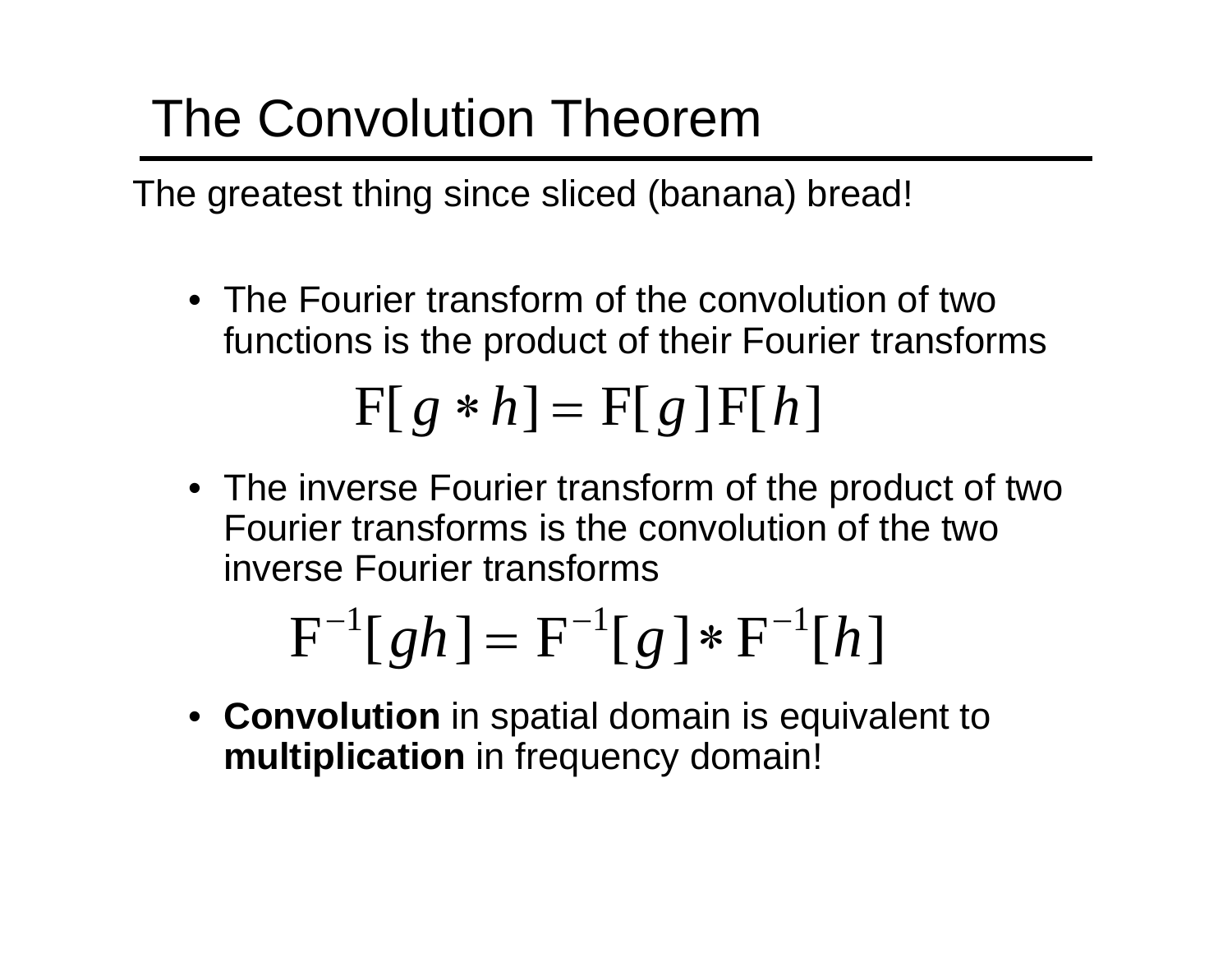## Fourier Transform pairs

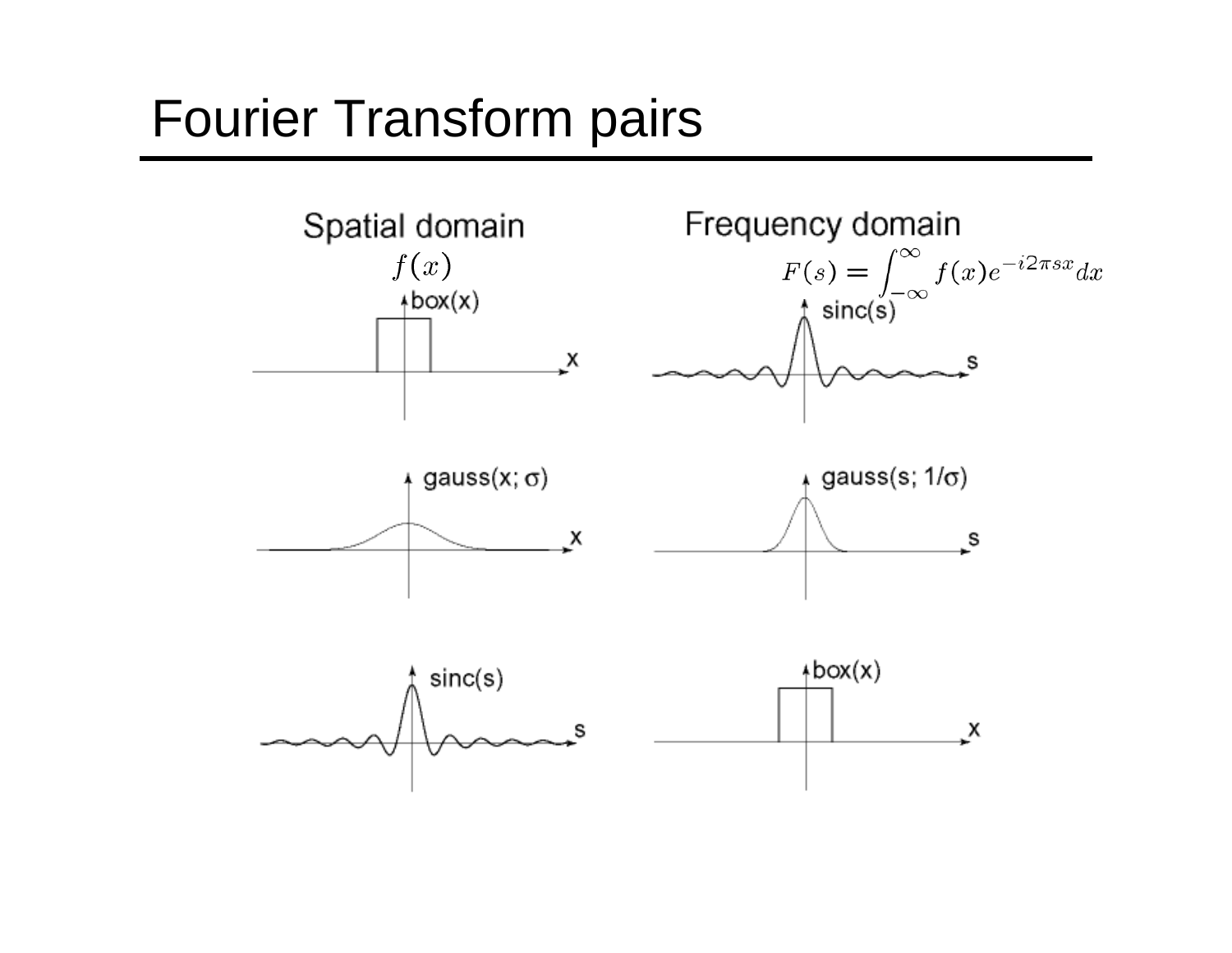## 2D convolution theorem example







 $\mathbf{\times}$ 

*|F*(s *<sup>x</sup>*,s *y*)|



*g* ( *<sup>x</sup>*,*y*)





*|H*(s *<sup>x</sup>*,s *y*)|





*|G*(s *<sup>x</sup>*,s *y*)|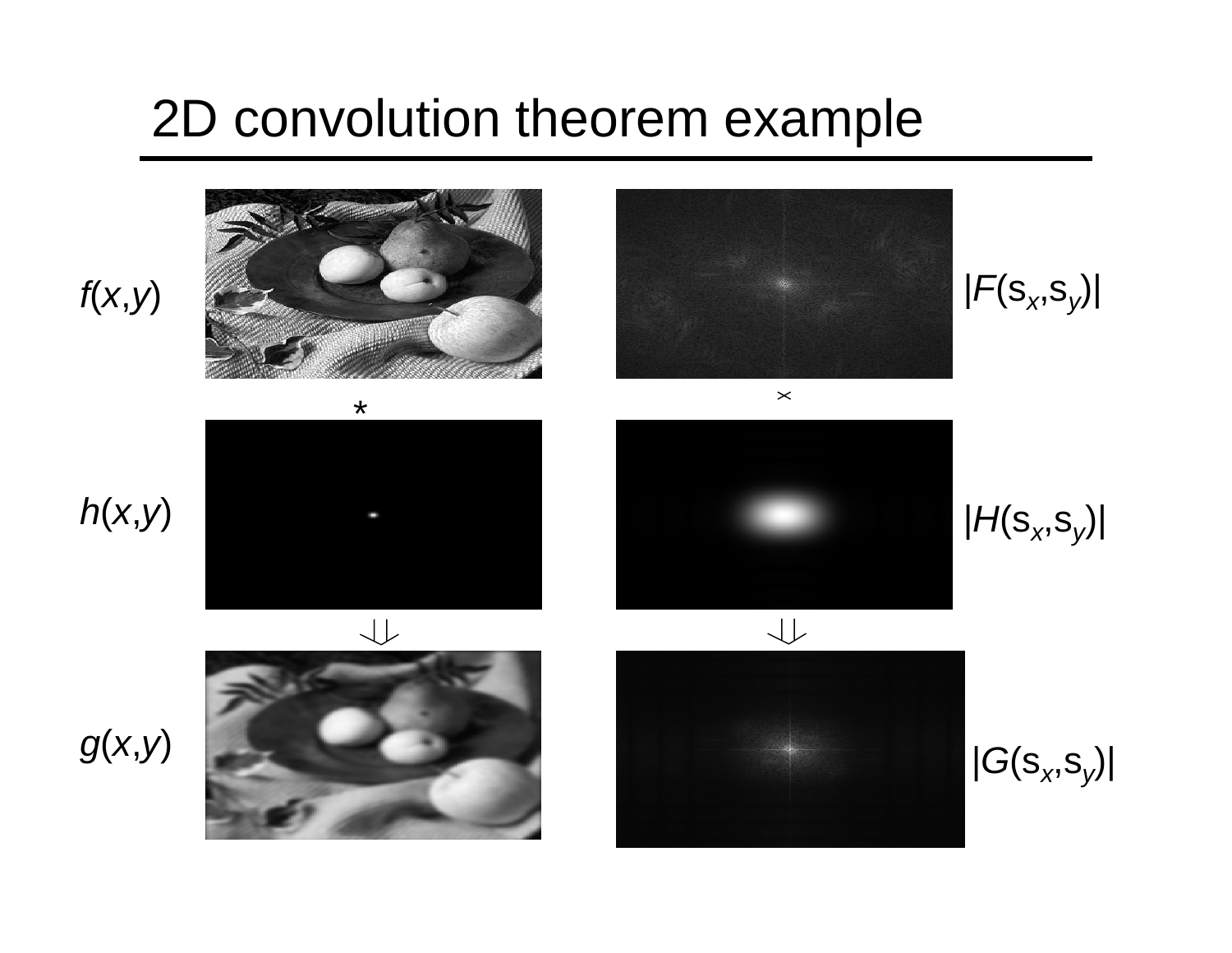# Edges in images

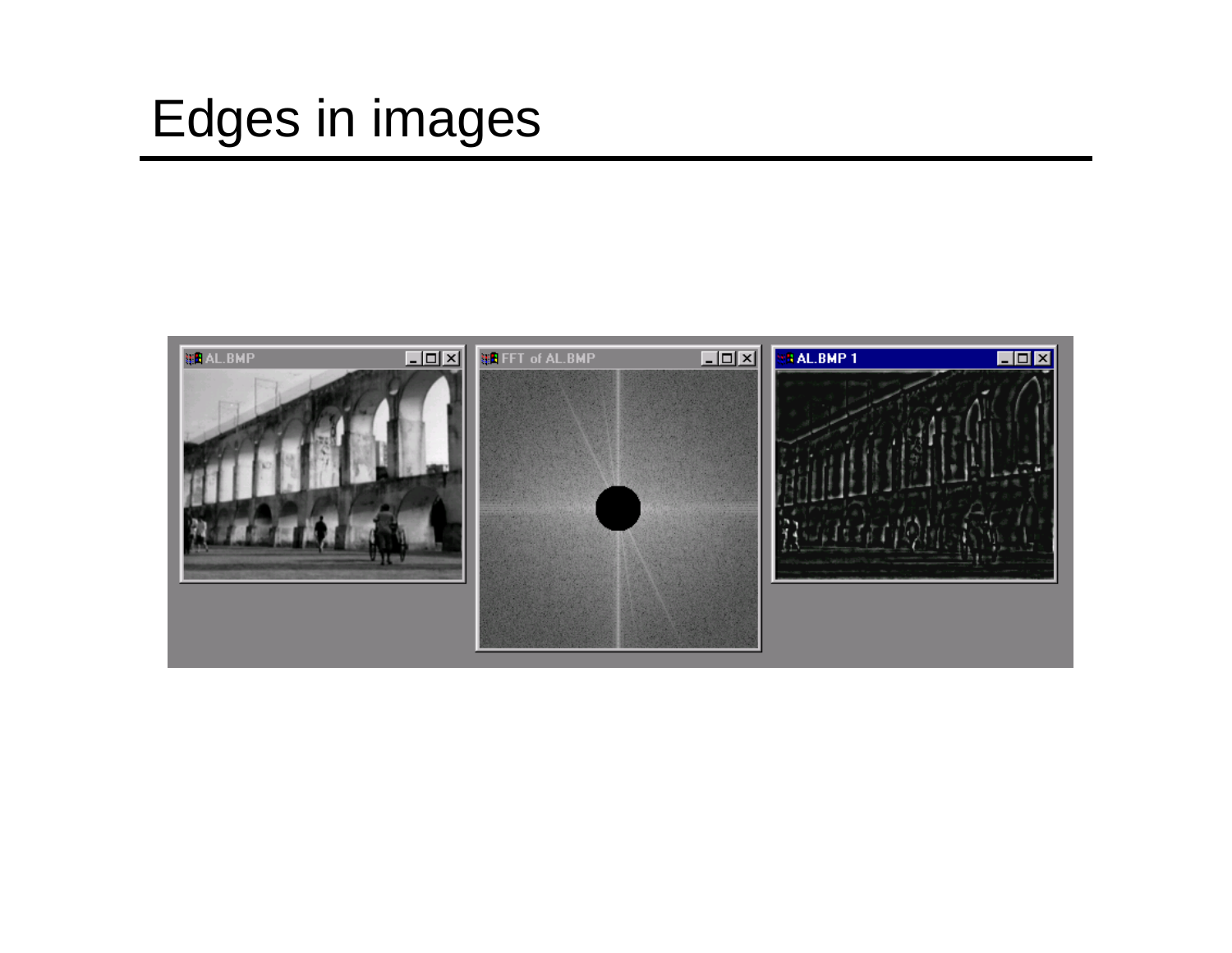# Image gradient

The gradient of an image:

$$
\nabla f = \left[\frac{\partial f}{\partial x}, \frac{\partial f}{\partial y}\right]
$$

The gradient points in the direction of most rapid change in intensity

$$
\nabla f = \begin{bmatrix} \frac{\partial f}{\partial x}, 0 \end{bmatrix}
$$
\n
$$
\nabla f = \begin{bmatrix} 0, \frac{\partial f}{\partial y} \end{bmatrix}
$$
\n
$$
\nabla f = \begin{bmatrix} 0, \frac{\partial f}{\partial y} \end{bmatrix}
$$

The gradient direction is given by:

$$
\theta = \tan^{-1} \left( \frac{\partial f}{\partial y} / \frac{\partial f}{\partial x} \right)
$$

• how does this relate to the direction of the edge? The *edge strength* is given by the gradient magnitude

$$
\|\nabla f\| = \sqrt{\left(\frac{\partial f}{\partial x}\right)^2 + \left(\frac{\partial f}{\partial y}\right)^2}
$$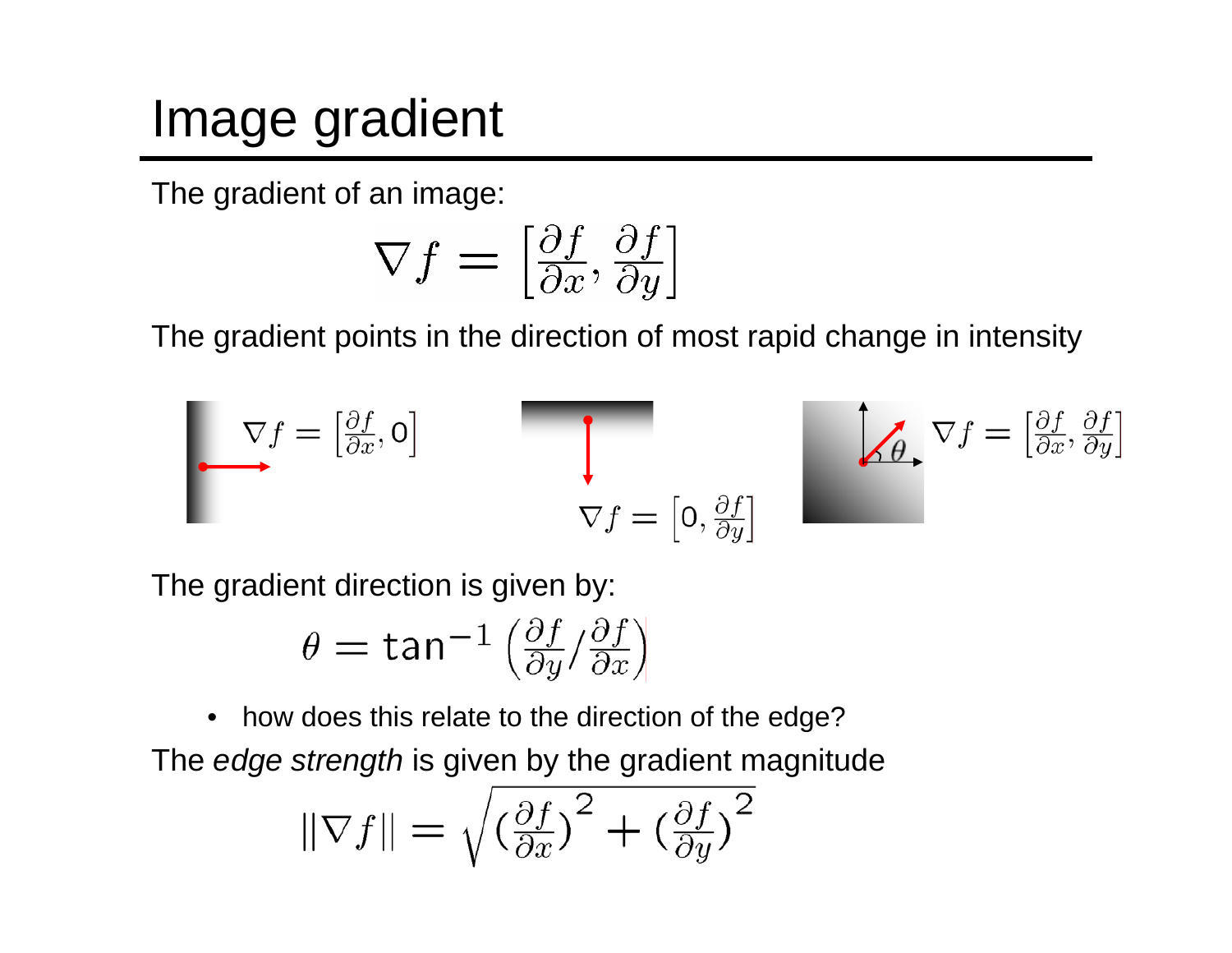# Effects of noise

Consider a single row or column of the image

•Plotting intensity as a function of position gives a signal



Where is the edge?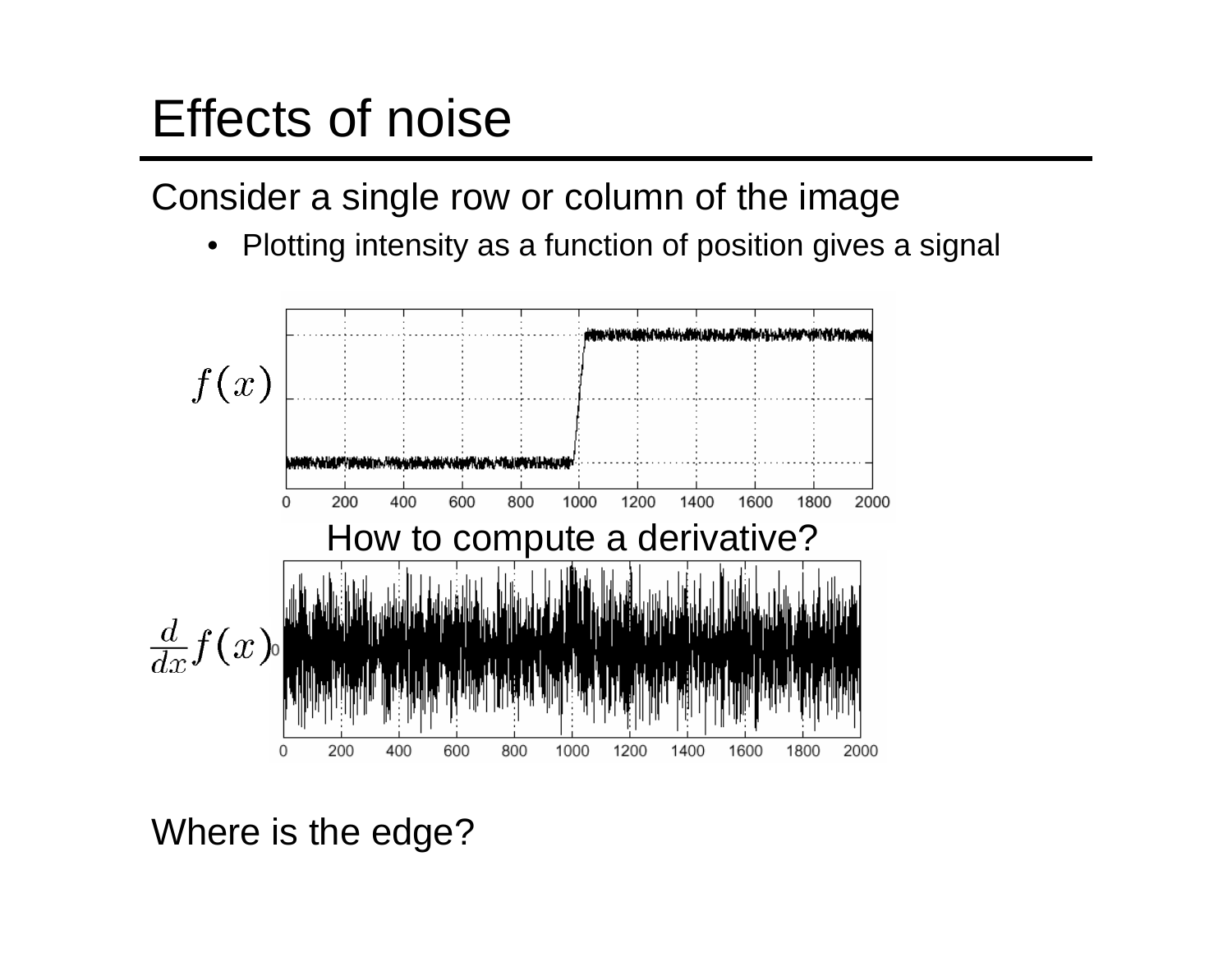## Solution: smooth first

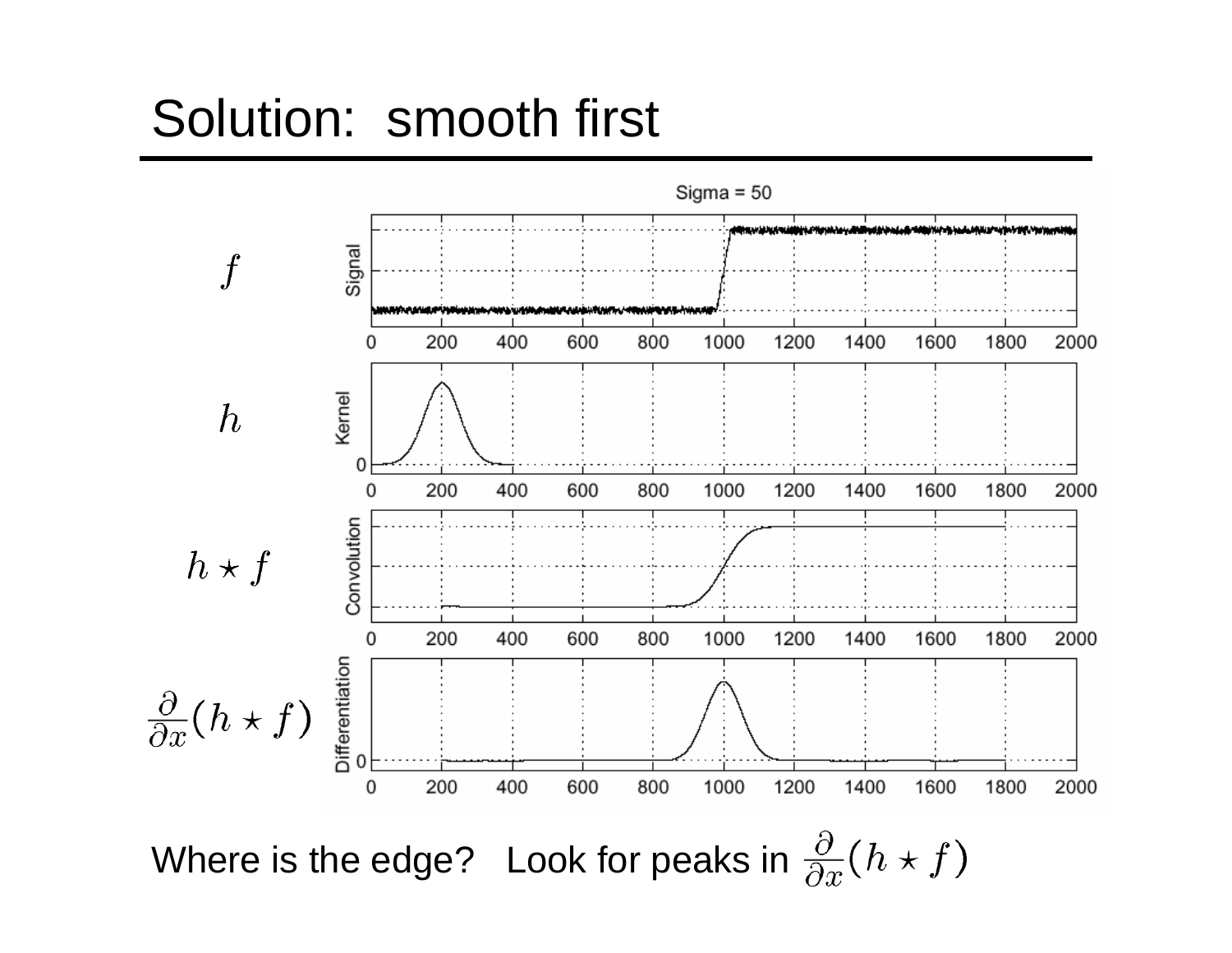### Derivative theorem of convolution

$$
\frac{\partial}{\partial x}(h \star f) = (\frac{\partial}{\partial x}h) \star f
$$

This saves us one operation:

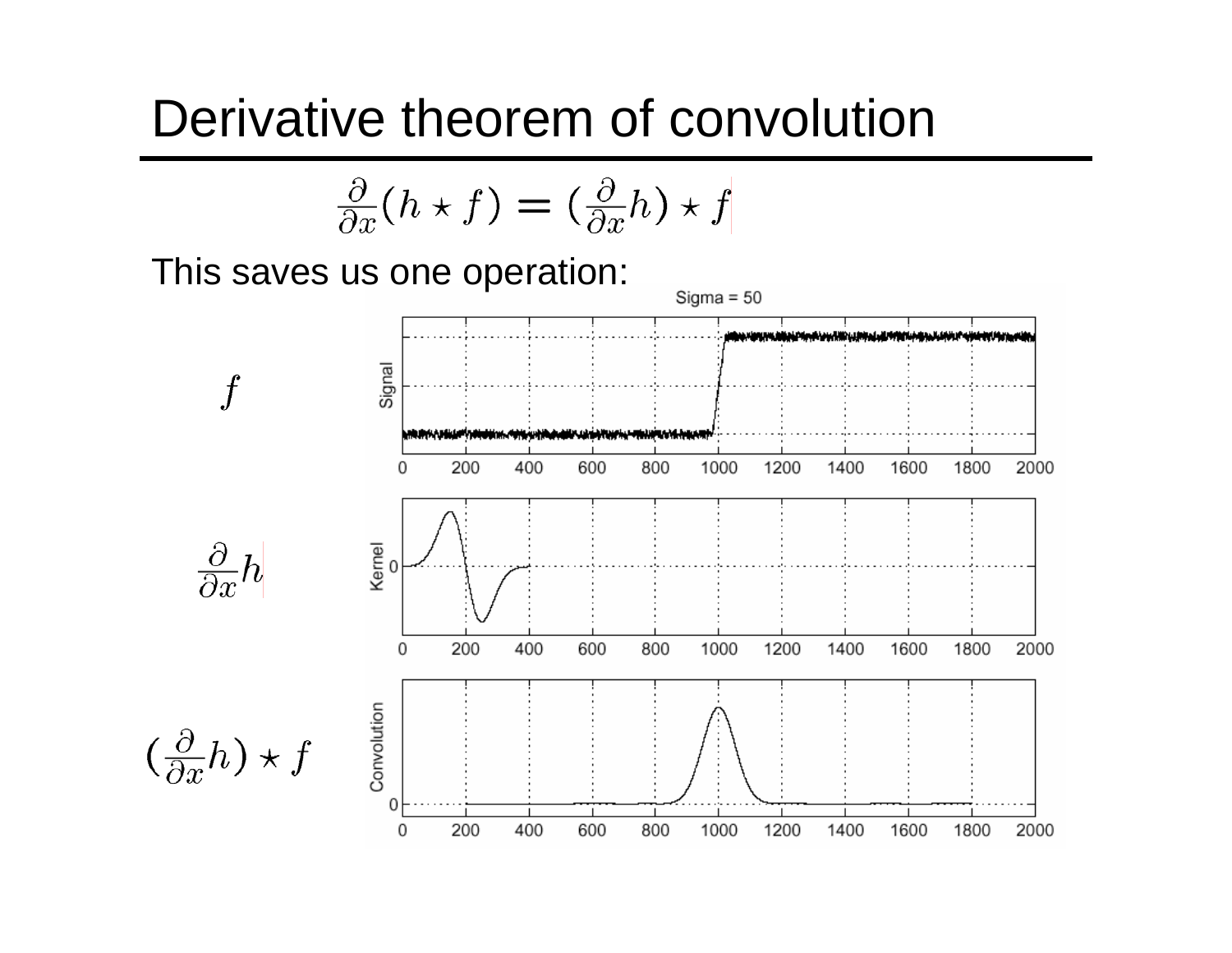# Laplacian of Gaussian



Where is the edge? Zero-crossings of bottom graph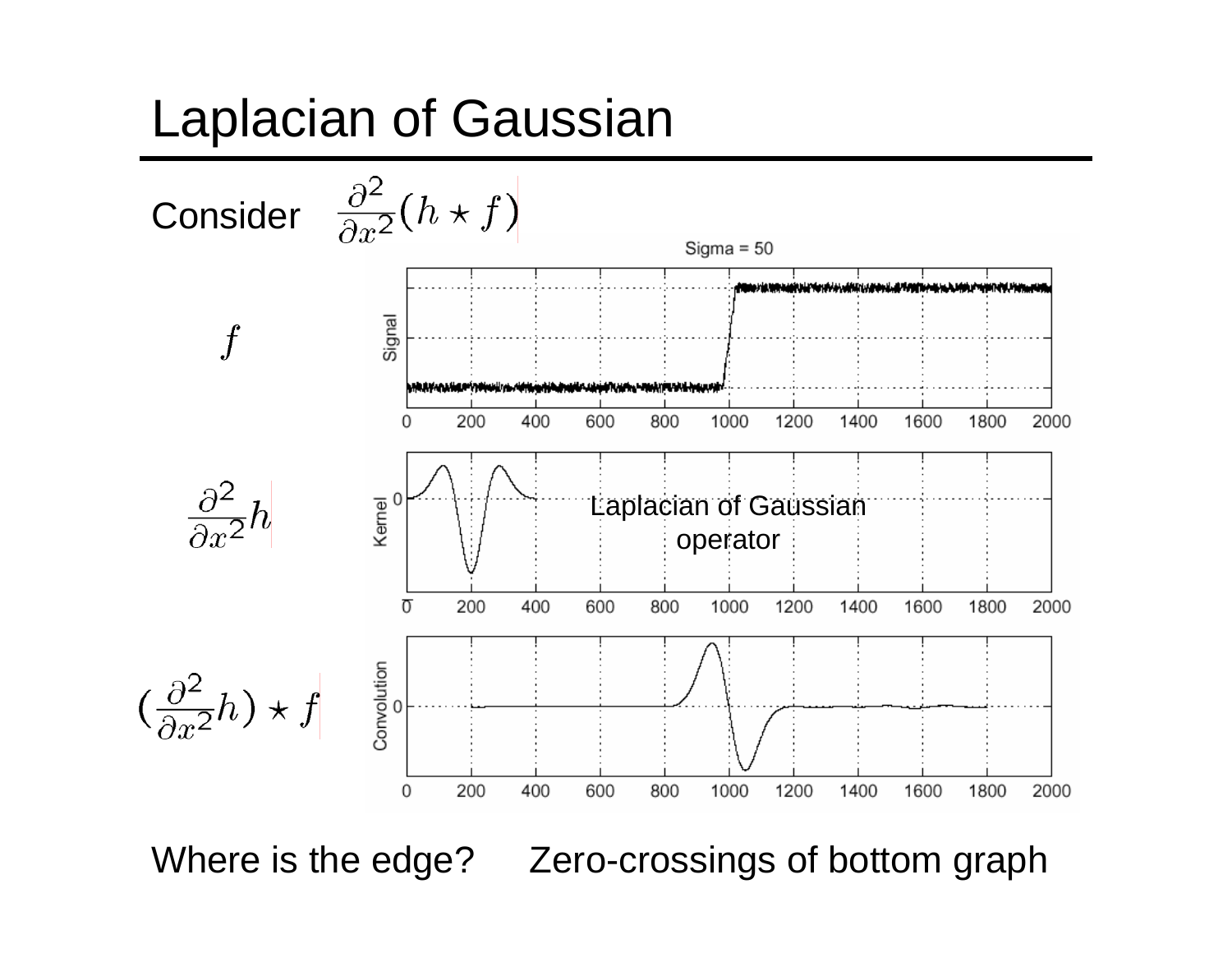# 2D edge detection filters



 $\nabla^2$  is the **Laplacian** operator:

$$
\nabla^2 f = \frac{\partial^2 f}{\partial x^2} + \frac{\partial^2 f}{\partial y^2}
$$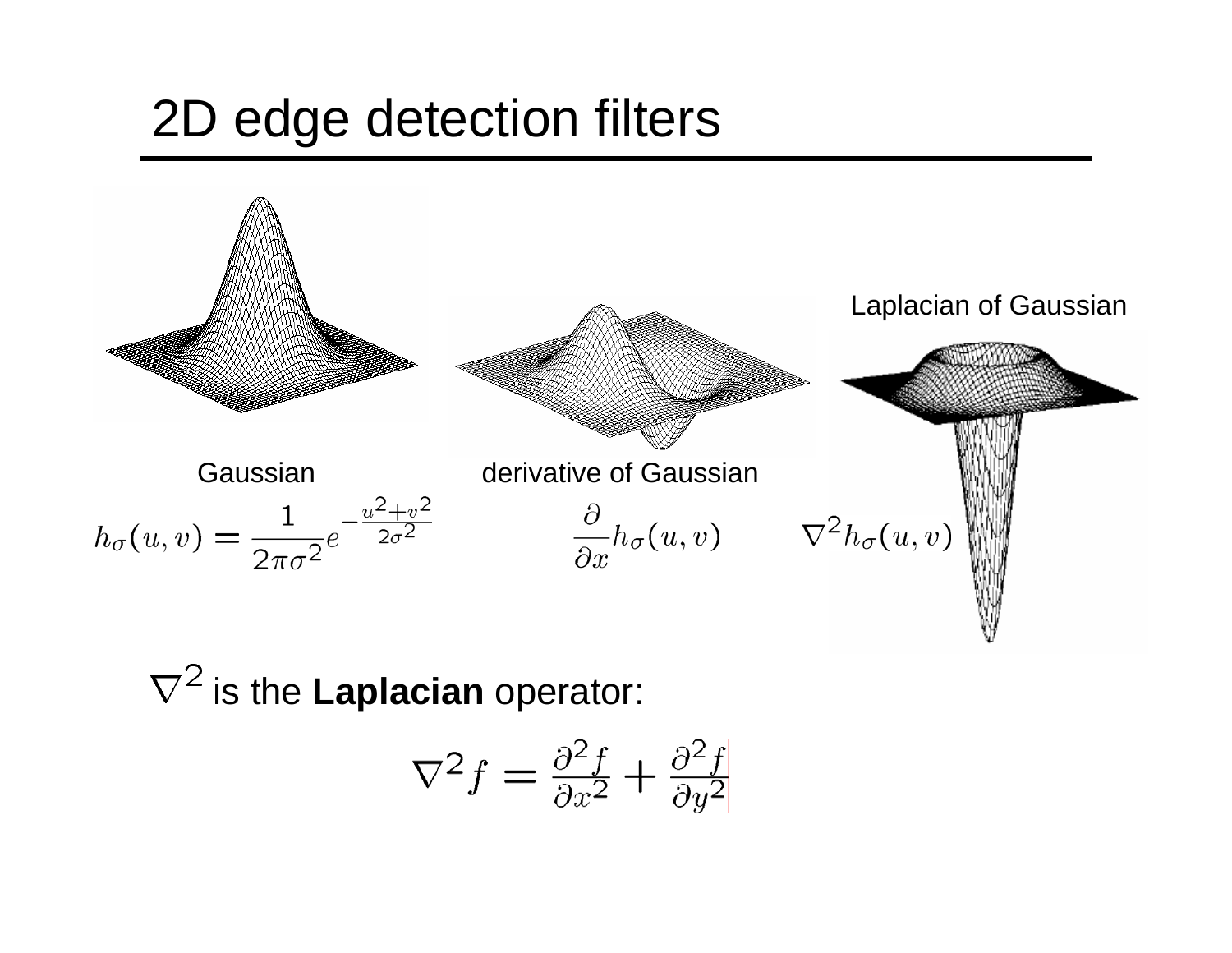```
g = f<sub>special</sub>(q<sub>aussian</sub>, 15, 2);imagesc(g)
surfl(g)
\text{gcdown} = \text{conv2}(\text{clown}, q, \text{'same'});
imagesc(conv2(clown,[-1 1],'same'));
imagesc(conv2(gclown,[-1 1],'same'));
dx = \text{conv2}(q, [-1, 1], 'same');
imagesc(conv2(clown,dx,'same');
lg = f\text{special('log',15,2)};lclown = conv2(clown, lq, 'same');
imagesc(lclown)
imagesc(clown + .2*lclown)
```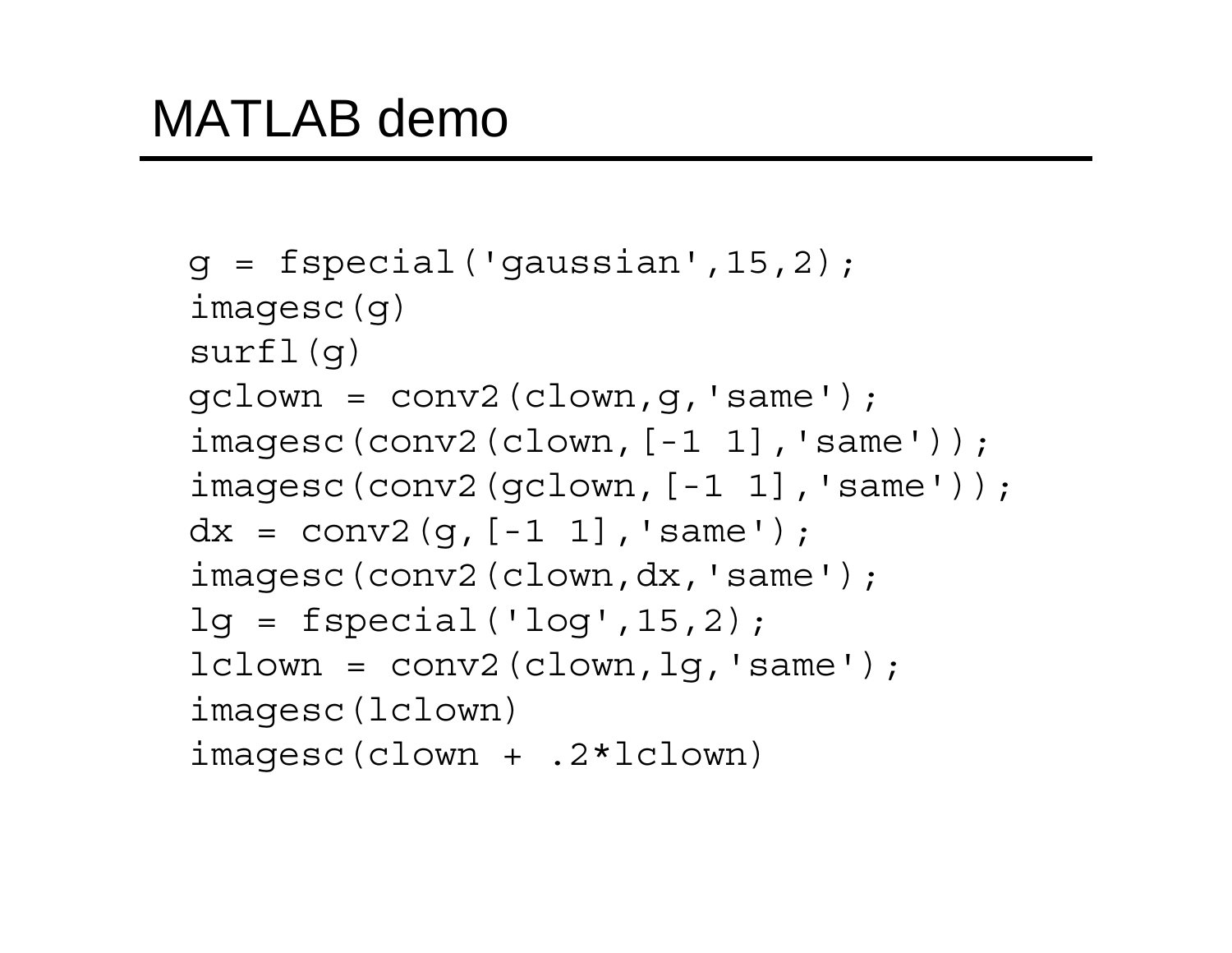# What does blurring take away?



### original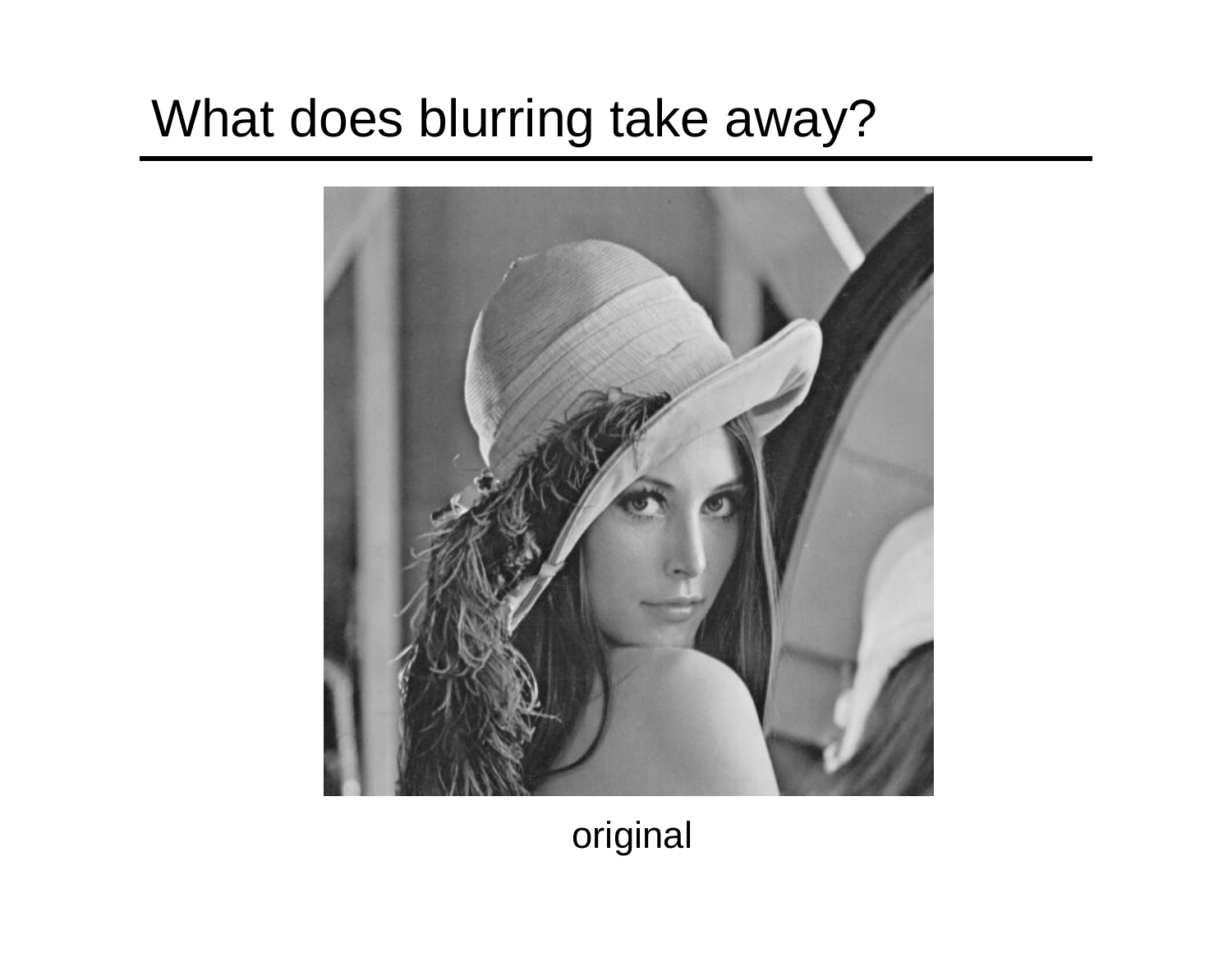# What does blurring take away?



#### smoothed (5x5 Gaussian)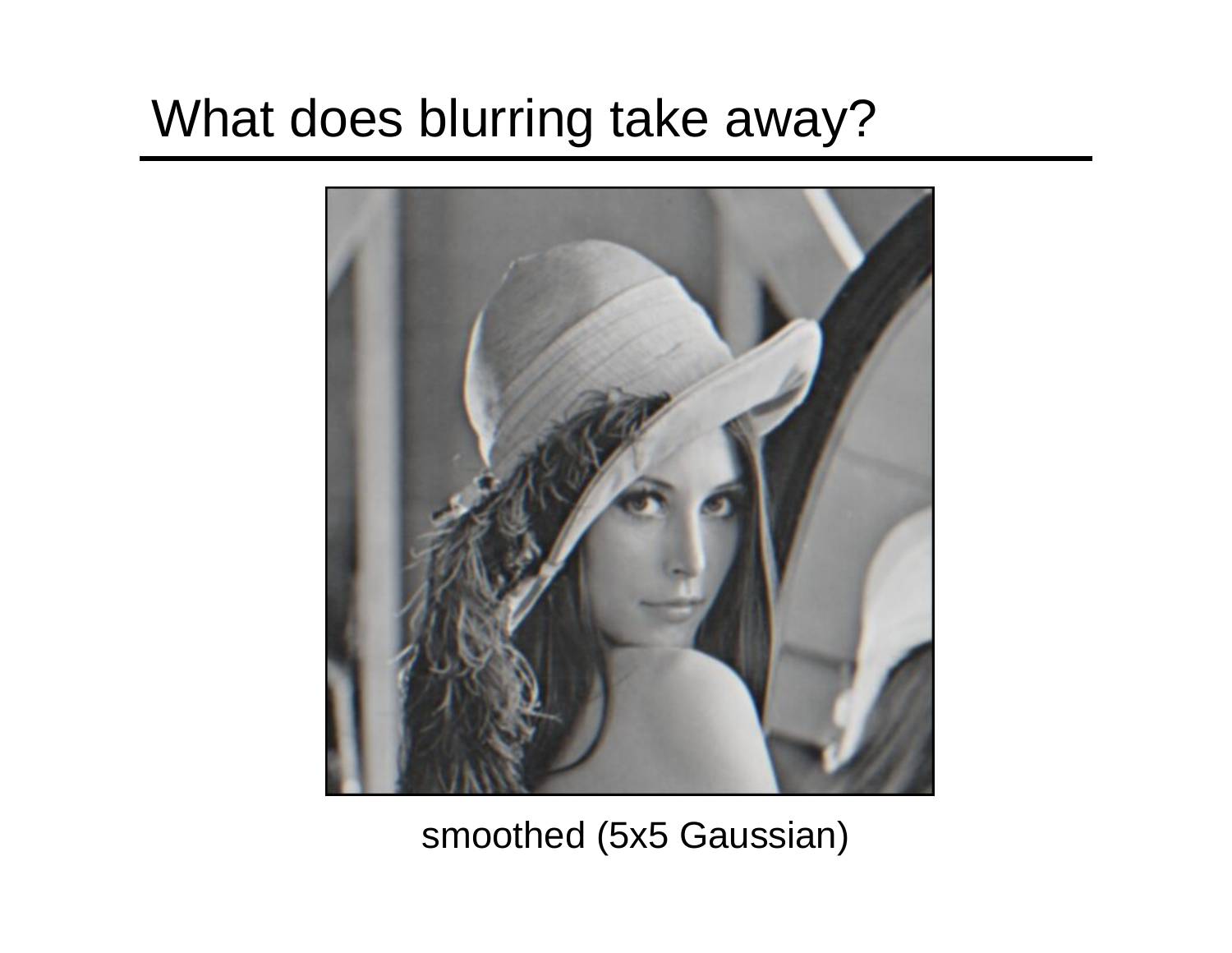# Edge detection by subtraction



Why does this work?

#### smoothed – original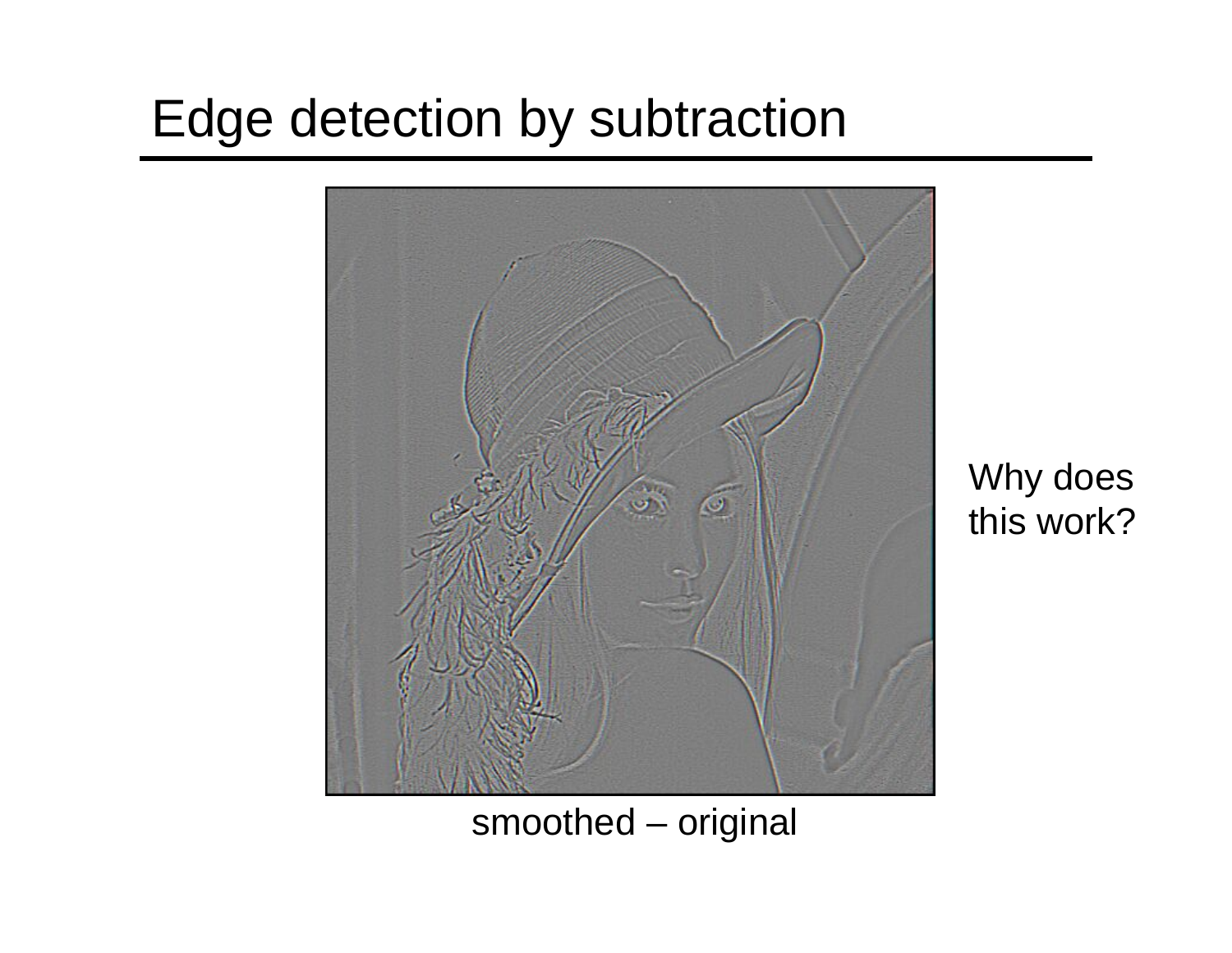# Gaussian - image filter

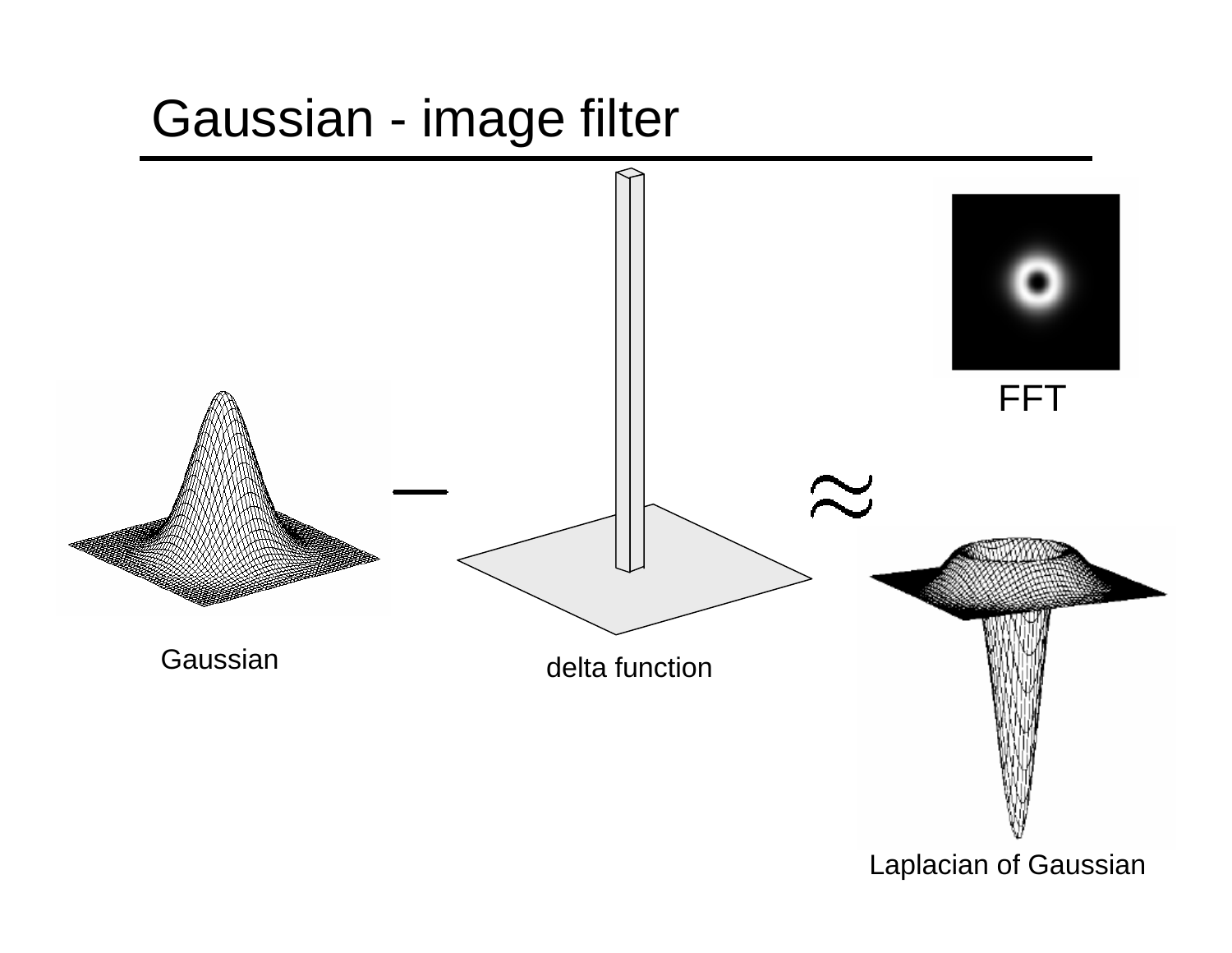# What is happening?